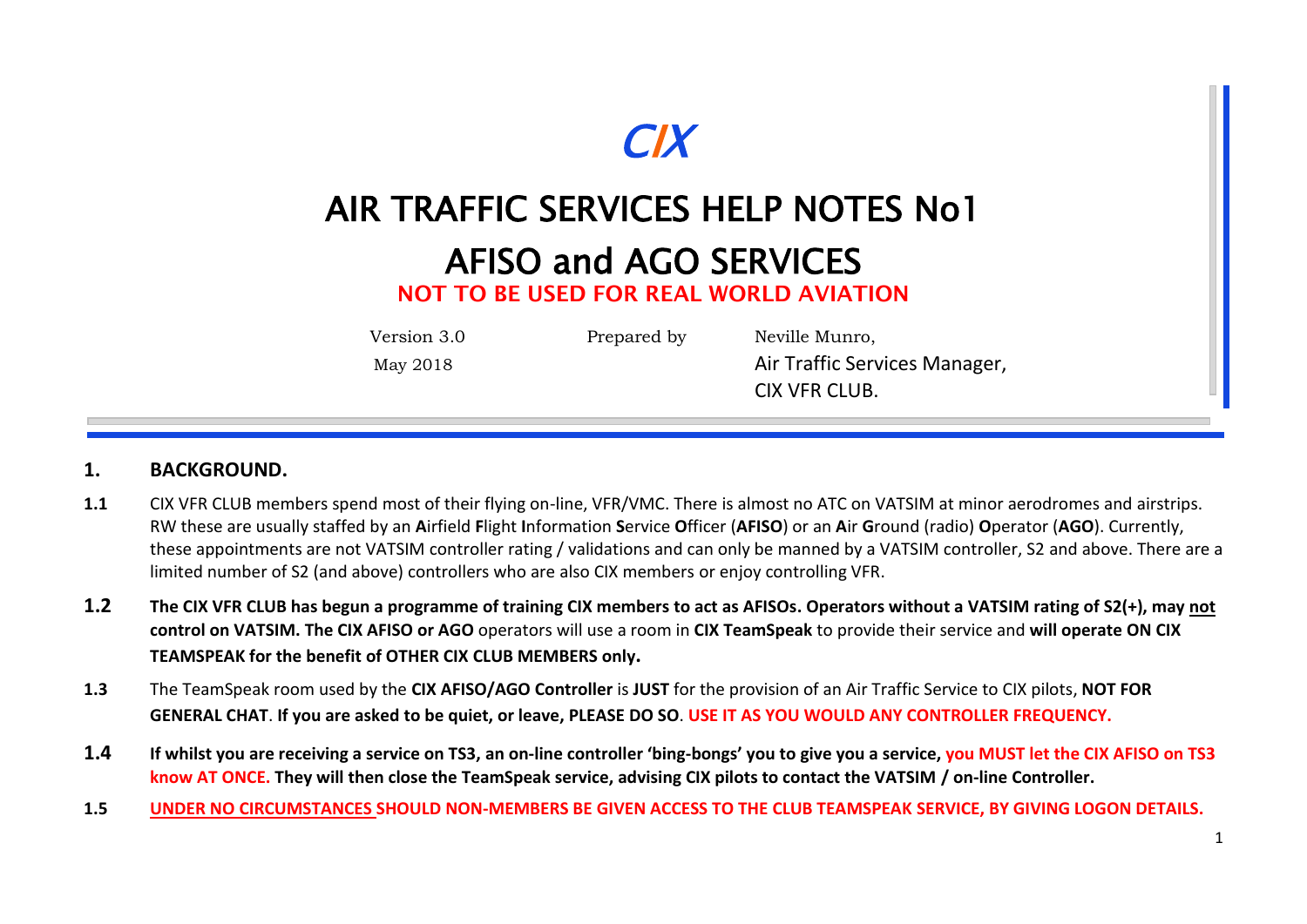#### **2. THE FUNCTION OF THE AFISO / AGO.**

- **2.1 The function of the AFISO/AGO is the provision of advice and information useful for the safe and efficient conduct of aerodrome traffic, including assisting pilots in the prevention of collisions** (in the air and on the ground).
- **2.2 a) An AFISO can control** (issue instructions) to **A/C and Vehicles on the ground**, (**NOT INCLUDING the RUNWAY**, except for crossing traffic.)
	- **b) The AGO CANNOT CONTROL (issue instructions) to A/C or Vehicles ON THE GROUND.**
	- **c) NEITHER the AFISO nor the AGO can ISSUE INSTRUCTIONS OR CLEARANCES TO A/C IN THE AIR, nor can they provide a TRAFFIC SERVICE TO A/C IN THE AIR.** They may **only** provide **TRAFFIC and AIRPORT INFORMATION.**
	- **d)** They **CAN PASS clearances and instructions to pilots AS AN AGENT OF A HIGHER AUTHORITY.** If the AFISO / AGO feels a situation is being made potentially dangerous by one pilot, he will have Written instructions or procedures **FROM THE AIRPORT AUTHORITIES** to enable him to **ISSUE AN APPROPRIATE INSTRUCTION** to the offending pilot.
	- **e) Only** the **AFISO** can provide **ADVISORY** information to A/C **LANDING OR DEPARTING THE RUNWAY**, which will be **land/take off AT YOUR DISCRETION. THIS is NOT A CLEARANCE,** if **YOU** decide it is safe to do so, do it, **YOUR decision**. Then say what you are doing.
- **2.3 TRAFFIC INFORMATION** is **a report FROM pilot 'A'** of his location and actual or intended action to the AFISO. This is then used to provide TRAFFIC INFORMATION, as appropriate, to other pilots, **if they have REPORTED to the AFISO. It will not indicate to the pilot, in any way, what to do about it! That is 'solely his responsibility'.**
- **2.4 BOTH AFISO and AGO** rely on reports in order to provide a service. To make it work **ALL pilots within the ATZ MUST keep the AFISO/AGO well informed** of **their** position, current and/or intended actions. **With other traffic in the ATZ, you must make as many reports about your intentions/actions as you judge necessary for the safety of ALL A/C around you, ESPECIALLY yours.**
- **2.5** The **AFISO/AGO** CAN ONLY ISSUE FLIGHT INFORMATION from **REPORTS RECEIVED from pilots**. If your **LAST** report was '**TAKING OFF**', **UNTIL** you report, '**DOWNWIND**' your A/C will be reported to other traffic as '**LAST REPORTED DEPARTING THE RUNWAY.**'
- **2.6 The AFISO/AGO will only request position reports from pilots:**
	- **a) For a change of situation e. g. from approach to the overhead; commencement of taxiing; on reaching the runway.**
	- **b) Potentially dangerous situations, as assessed by the AFISO/AGO, reporting possible conflicting or unknown traffic.**
	- **c) Emergency situations.**
- **2.7 AIRPORT INFORMATION** is current detail about **the airfield and weather**, advising runway in use, circuit direction and height, QNH, QFE, Surface winds. etc..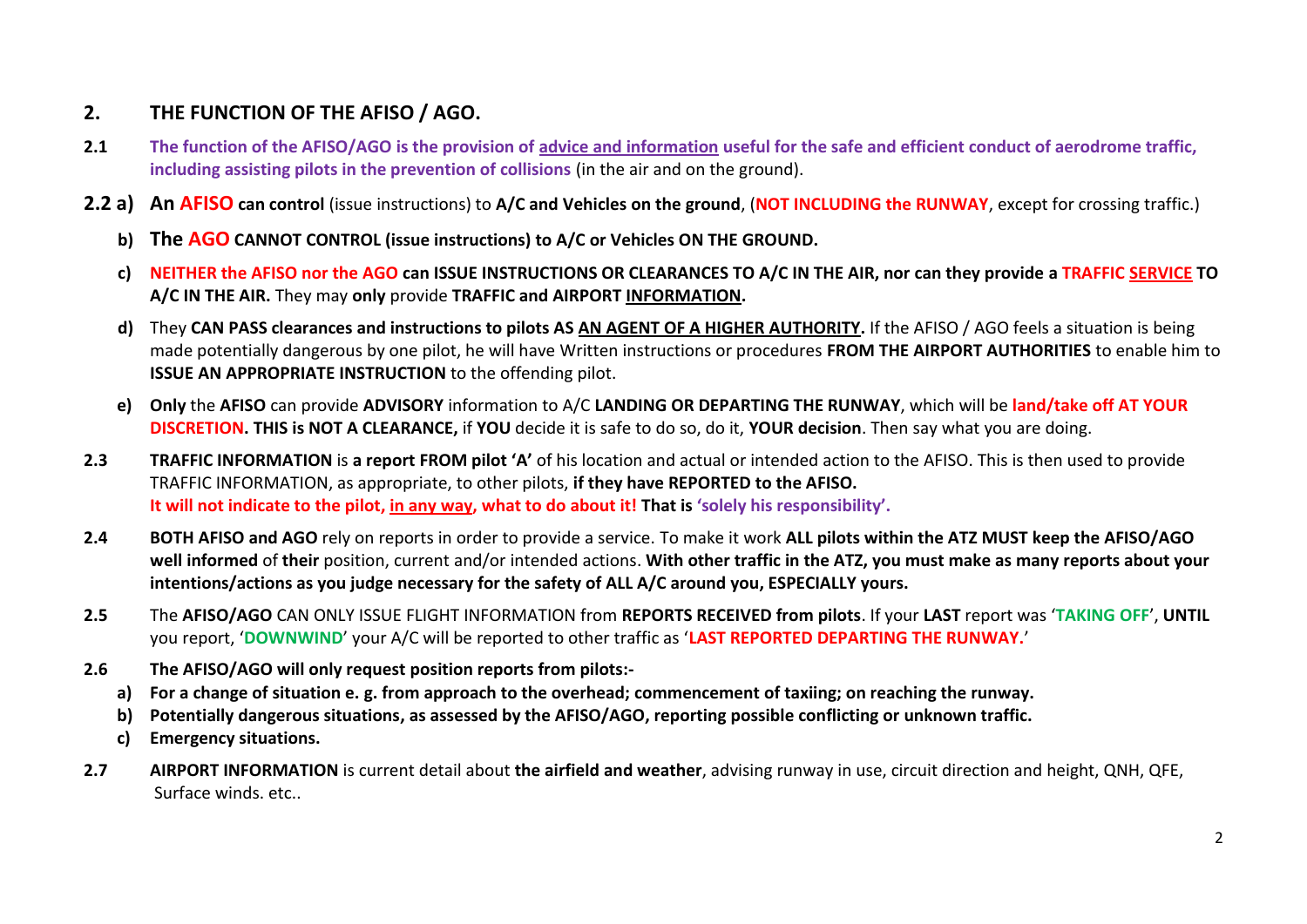- **2.8.a)** RW the **AFISO/AGO**s' radio equipment has a restricted range. Likewise on VATSIM, a Tower Controller will have a 'radar range' of 50nm, AFISO and Ground Controllers 20nm and an AGO 10nm. This is partly to replicate RW practice, but also to restrict bandwidth use on the internet.
	- **b)** On TeamSpeak, the CIX AFISO/AGO has no such restriction, especially if using **PlanG for visual reference.** Therefore, on TeamSpeak, the **AFISO/AGO** will adhere to VATSIM rules by **NOT** passing Airfield Information to any A/C until within the appropriate range. If you call beyond the appropriate range, you will be passed a 'reporting request', where you will receive your airfield and traffic information.
- **2.9.** Most **AGO**s will have a **VERY RESTRICTED VIEW** of the airfield. So if 2 A/C are dealing with a situation between themselves, (especially close to and in sight of each other on the ground), any intervention by him could make the situation worse. This is his judgement/decision.

#### **3. How to fly in and out of an AFISO or AGO Airfield or strip.**

- **3.1.** You need to think of the airfield as 4 connected areas:
	- **a) The Ground,** the airfield;
	- **b) The Circuit**, surface to circuit height;
	- **c) The Overhead**, 2000ft down to circuit height;
	- **d) Overhead the Airfield**, 2300ft to around 3000ft QFE (more if needed).

#### **3.2 At ANY Airfield**, **VFR A/C can SELECT the runway they wish to use**.

- **a)** You make a **REQUEST to a Tower Controller**, but you **INFORM an AFISO/AGO Controller of the Runway you wish to use.**
- **b)** The **declared runway in use,** as part of the Airfield Information, will be the longest/best surface/best routes in and out/clear of as much built up areas as possible or any other 'hazards to flight' around the airfield.
- **c)** If the **TAILWIND component** is more than **5kts** or the **CROSSWIND component** is more than **10kts**, a different runway will be declared '**Runway in use**', based on the Surface Wind. Therefore, at a multiple Runway (non tower) A/F, for your own safety, **ALWAYS** assume **ALL runways are ACTIVE**.
- **3.3** Although it should be avoided, if possible, if there is a lot of radio traffic, the standard phraseology CAN be abbreviated. PROVIDED the information/intentions are still clear. In this situation, less use of air-time will increase general safety.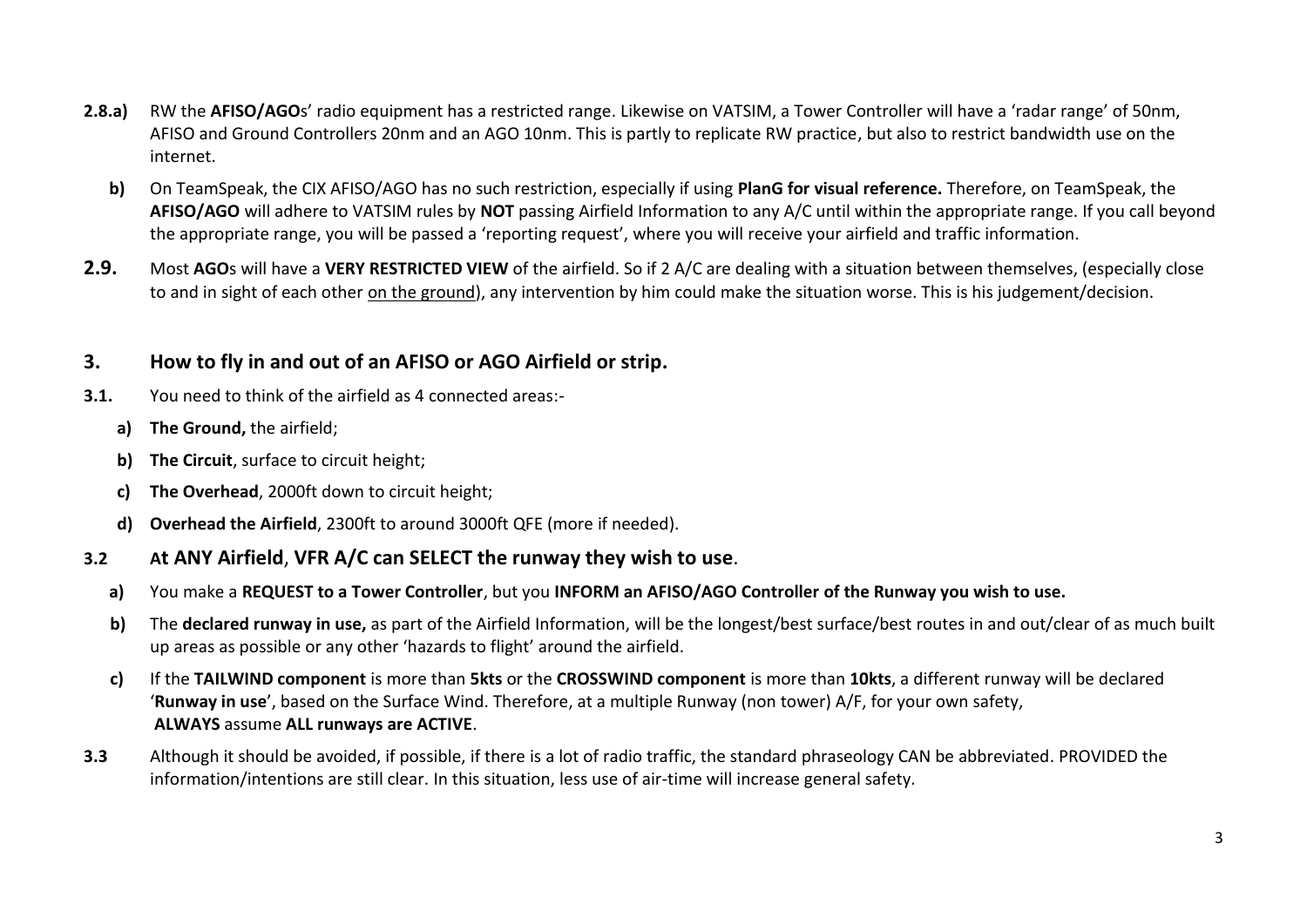#### **4. Some examples**

#### **4.1 AFISO runway departure and arrivals.**

| <b>Aircraft</b>                                               | <b>AFISO</b>                                                                                                                          | <b>Notes</b>                                                                                                                                                                             |  |
|---------------------------------------------------------------|---------------------------------------------------------------------------------------------------------------------------------------|------------------------------------------------------------------------------------------------------------------------------------------------------------------------------------------|--|
| <b>GBB turning final for Runway 24.</b>                       | <b>GBB Roger.</b>                                                                                                                     | REMEMBER, THIS IS NOT A CLEARANCE. It is                                                                                                                                                 |  |
| <b>GTC Ready for departure Runway 14R.</b>                    | GTC Runway 14R, take off at your discretion,<br>surface wind calm, traffic is a 172 last reported<br>turning final to land Runway 24. | up to you what you do next. So always be<br>aware of other traffic.<br>Always keep the Controller informed of your<br>intentions and/or actions, dependant on the<br>traffic around you. |  |
| <b>GTC holding 14R for the landing</b><br>traffic.            | <b>GTC Roger.</b>                                                                                                                     |                                                                                                                                                                                          |  |
| <b>GBB final Runway 24 to land.</b>                           | <b>GBB Runway 24 land at your discretion, surface</b><br>wind calm. Traffic is a PA28 (reported) holding 14R<br>for departure.        |                                                                                                                                                                                          |  |
| <b>GBB landing 24 to vacate Charlie.</b>                      | ٠                                                                                                                                     | He lands.                                                                                                                                                                                |  |
| <b>GTC lining up 14R.</b>                                     | <b>GTC Roger.</b>                                                                                                                     | GBB vacates the runway.                                                                                                                                                                  |  |
| <b>GTC taking off runway 14R (departure</b><br>to the South). | GTC Roger, surface wind calm.                                                                                                         | RW this would be a 'Spot Wind' report from<br>the A/F Anemometer.                                                                                                                        |  |
| GBB vacated, request taxi for fuel.                           | GTC report leaving the frequency break, break,<br><b>GBB</b>                                                                          |                                                                                                                                                                                          |  |

### **4.2 Transiting overhead/through the ATZ.**

| Aircraft                                                                                                                         | AFISO/AGO                                                                                                            | <b>Notes</b>                                                                                            |
|----------------------------------------------------------------------------------------------------------------------------------|----------------------------------------------------------------------------------------------------------------------|---------------------------------------------------------------------------------------------------------|
| <b>Goodwood Information. G-GATC, PA28</b><br><b>Shoreham to Bournemouth, Fontwell 2500ft</b><br>on 1008 to transit East to West. | <b>G-GATC Goodwood Information, 4 A/C in</b><br>the ATZ, one departing (to the) North. QNH<br>1009, Report overhead. | If the AFISO has Westerly inbound or<br>outbound traffic, he will advise them of the<br>transiting A/C. |
| Visual the traffic, QNH 1009, to report<br>overhead G-GATC.                                                                      |                                                                                                                      | When overhead, GTC will be asked to report<br>leaving the frequency.                                    |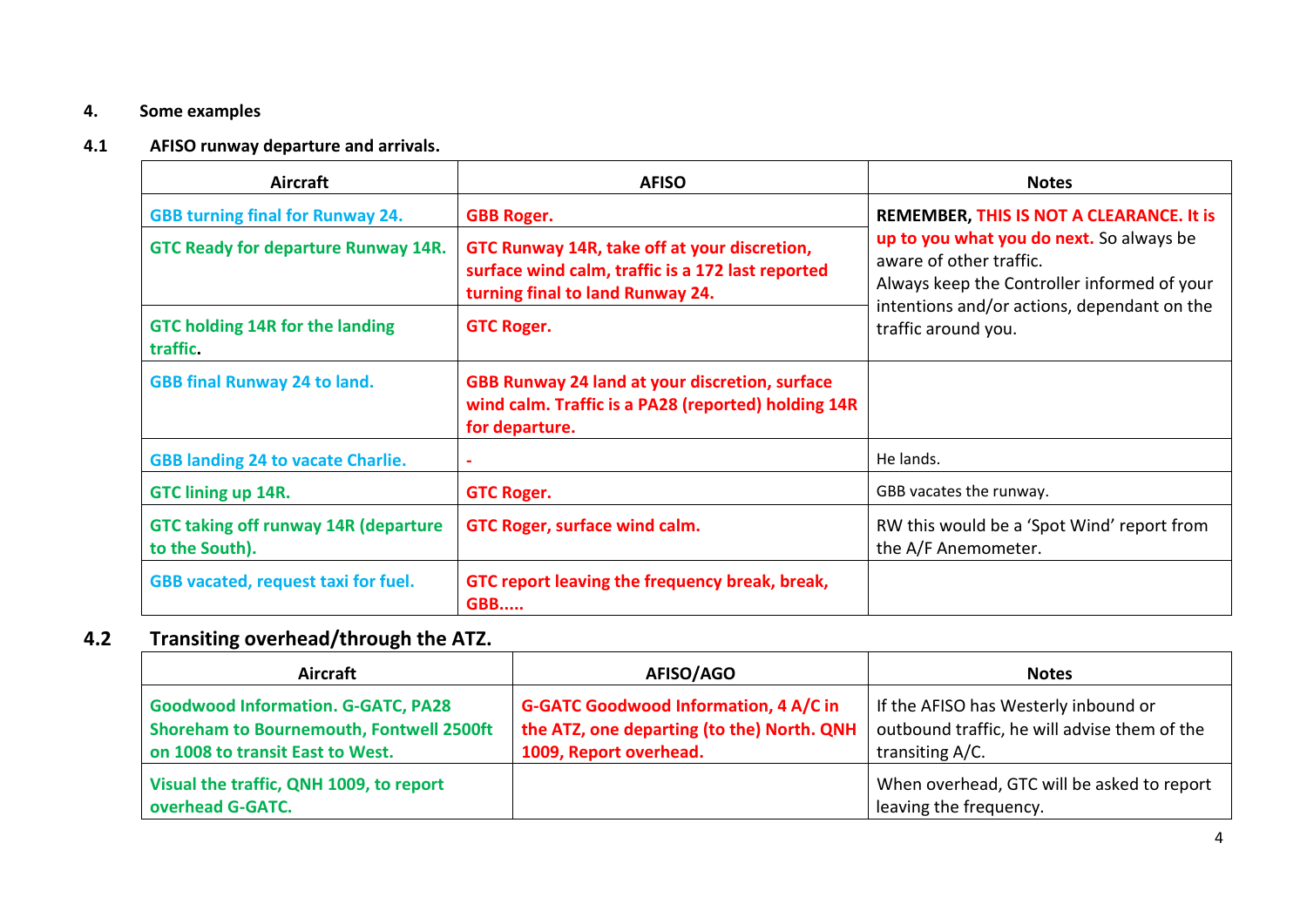|  | 4.3 The AGO, CANNOT 'advise', but only provide information and request reports from pilots, on the ground and in the air. |  |  |  |  |  |  |
|--|---------------------------------------------------------------------------------------------------------------------------|--|--|--|--|--|--|
|--|---------------------------------------------------------------------------------------------------------------------------|--|--|--|--|--|--|

| Aircraft                                         | <b>AGO</b>                                                                                                        | <b>Notes</b>                                                                         |
|--------------------------------------------------|-------------------------------------------------------------------------------------------------------------------|--------------------------------------------------------------------------------------|
| Starting, for departure to the<br>South, G-GATC. | GTC Runway in use 24, report taxiing, no reported traffic.                                                        | $2^{nd}$ call.                                                                       |
| <b>Taxiing Runway 21, GTC.</b>                   | GTC Roger, report lined up/departing Runway 21, traffic<br>is a PA28 last reported in the Overhead for Runway 24. | Could be a conflict for either/both A/C.<br>A 'heads up' for both pilots.            |
| GTC (is) taking off (Runway) 21.                 | GTC Surface wind 220 at 7kts, report leaving the<br>frequency.                                                    | If the other A/C had reported 'descending<br>dead side', this information would have |
| <b>Report leaving the frequency</b><br>GTC.      | GTC Bye, have a good flight.                                                                                      | been given to GTC when given the winds.                                              |

**4.4** In the air, **BOTH AFISO & AGO** rely on reports from **all A/C within the ATZ**, in order to provide a service.

| <b>Aircraft</b>                                                                    | AFISO/AGO                                                                                                                                                                                            | <b>Notes</b>                                                                                                                                                                                                 |
|------------------------------------------------------------------------------------|------------------------------------------------------------------------------------------------------------------------------------------------------------------------------------------------------|--------------------------------------------------------------------------------------------------------------------------------------------------------------------------------------------------------------|
| Downwind 24, T&G, GTC.                                                             | GTC Roger, no reported traffic.                                                                                                                                                                      | When on TeamSpeak, ANY non-CIX or non reported CIX                                                                                                                                                           |
| Have traffic visual late downwind.<br><b>Extending downwind to be No2.</b><br>GTC. | <b>GTC (thanks) that traffic not</b><br>reported/is unknown. Break, break, All<br>stations there is an UNKNOWN in the<br>circuit, last reported late downwind<br><b>Runway 24. End of Broadcast.</b> | traffic will be called 'UNKNOWN'<br>GTC should continue to report changes in flight of the<br>UNKNOWN for as long as he could be a hazard to him, or is<br>requested to do so by AFISO/AGO.                  |
| The unknown is turning base, GTC.                                                  | <b>GTC Roger.</b>                                                                                                                                                                                    | If the unknown is identified as a CIX Member, he should be                                                                                                                                                   |
| <b>GBB taking off Runway 24.</b>                                                   | GBB surface wind calm, traffic is an<br>unknown last reported turning base,<br><b>Runway 24. Report leaving the</b><br>frequency.                                                                    | contacted to join on TeamSpeak.<br>Do NOT advertise on UNICOM/VATSIM there is a CIX<br>AFISO/AGO service available. The service, at this time, MUST<br>remain a service BY CIX members FOR CIX Members ONLY. |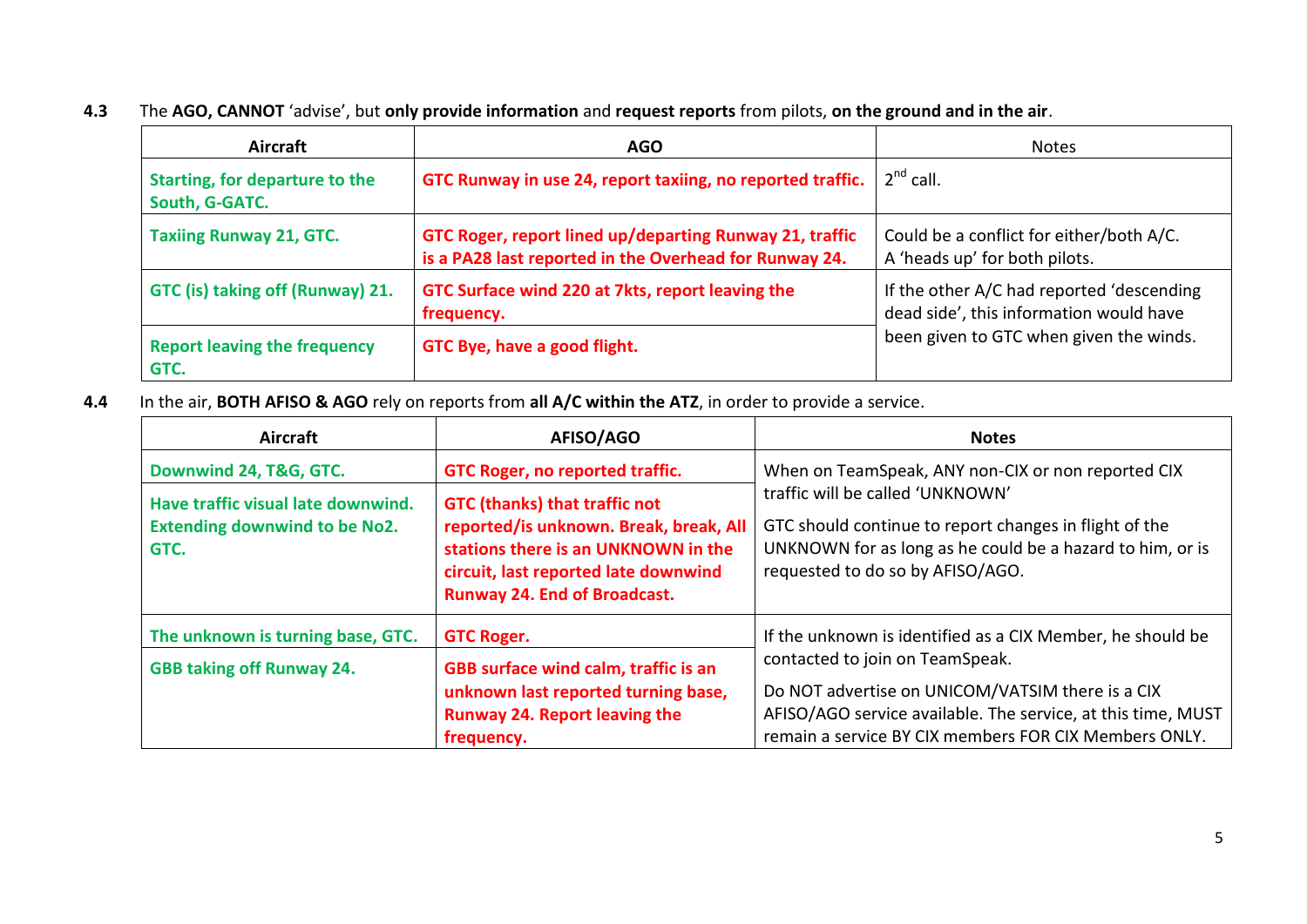| <b>Aircraft</b>                                                       | <b>AGO</b>                                       | <b>Notes</b>                                              |
|-----------------------------------------------------------------------|--------------------------------------------------|-----------------------------------------------------------|
| Dunsfold Radio, G-GATC, C172,                                         | <b>G-GATC, Dunsfold Radio, Runway in use</b>     | Dunsfold, under Gatwick C/L, NOT ABOVE 1500ft,            |
| inbound passing Midhurst, to land.                                    | 25, QNH1009, QFE 1004, circuit height            | restricted circuit and circuit height. No overhead joins. |
|                                                                       | 800ft, surface wind 270 at 04kts. No             | Special rules for use of runways.                         |
|                                                                       | <b>Overhead Joins. No reported traffic.</b>      |                                                           |
| QFE 1004, landing runway 07,                                          | <b>GTC Roger.</b>                                | His decision, 4kts and no REPORTED traffic, should be OK  |
| straight in, to report final G-GATC.                                  |                                                  | THIS IS NOT A CLEARANCE, only an acknowledgement of       |
|                                                                       |                                                  | your transmission, IF GIVEN.                              |
| G-BB, Taxiing to Runway 25, for<br>departure South VFR.               | <b>GBB Roger.</b>                                | He had obviously started BEFORE we re-tuned.              |
| Final runway 07 to land GTC.                                          | <b>GTC Traffic is a PA28 reported taxiing to</b> | OK, he does not intend a re-think. His decision.          |
|                                                                       | depart Runway 25, surface wind 270 at<br>04kts.  | What BOTH pilots do is THEIR decision.                    |
| GBB. Holding short 25, for the<br>inbound.                            | <b>GBB Roger.</b>                                | Not perfect RT, but intentions CLEAR.                     |
| GTC Landing 07, to vacate onto the<br>hard-standing. Visual the PA28. | <b>GTC Roger.</b>                                |                                                           |
| GBB Lining up, have the 172.                                          | GBB Roger, surface wind 270 at 04kts.            | (They pass each other).                                   |
| <b>Taking off 25 GBB.</b>                                             | <b>GBB Roger, report leaving the frequency.</b>  | The AGO had to let them sort themselves out, as he could  |
|                                                                       | No reported traffic.                             | not see them.                                             |
| <b>Request parking information, GTC.</b>                              | GTC. Parking is available to the left of the     | Note, parking information, not taxiing and parking        |
|                                                                       | yellow Tiger-moth.                               | instruction.                                              |
| GTC thanks, taxiing to parking.                                       | GTC. Roger, no reported traffic, report          | AFISO/AGO will usually request 'report shutting down' so  |
|                                                                       | shutting down, welcome to Dunsfold.              | that they know that A/C no longer needs to be reported.   |
| <b>GBB. Leaving your frequency, going</b>                             | GBB, Roger, No reported traffic, bye,            |                                                           |
| to Unicom 122.80, thanks, bye.                                        | have a good flight.                              |                                                           |

### **4.5 Some situations at EGTD Dunsfold.** Look at the airfield data sheet, not a simple airfield to fly into/out of.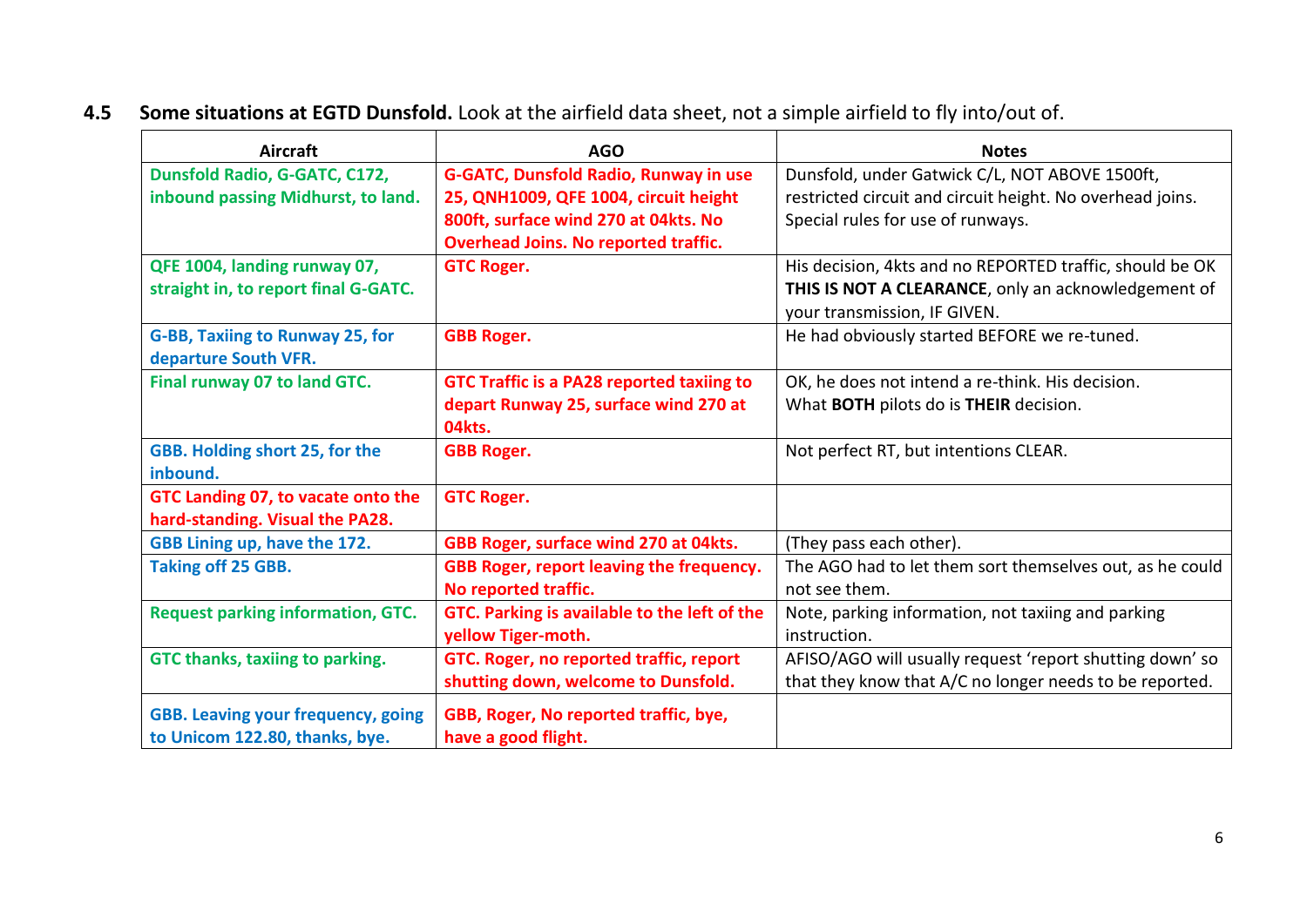#### **4.6 If you call in too far away.**

| Aircraft                                                                            | AFISO/AGO                                                                                                                                                                                                | <b>Notes</b>                                                                                                           |
|-------------------------------------------------------------------------------------|----------------------------------------------------------------------------------------------------------------------------------------------------------------------------------------------------------|------------------------------------------------------------------------------------------------------------------------|
| <b>Goodwood Information, G-GATC, C172</b><br><b>Inbound, leaving Mayfield, VOR.</b> | <b>G-GATC Goodwood information, report Washington</b><br>VRP.                                                                                                                                            | If your first contact is 'out of range' you<br>will receive no information.                                            |
| <b>G-GATC, Washington VRP.</b>                                                      | GTC Airport information, Runway 14R LH joins in use,<br>QFE 1002, surface winds calm. Traffic information, the<br>circuit is busy with 5 A/C reported inbound, from<br>various directions. Report 4 DME. | Obviously busy, with a fluid situation, so<br>a further position report request as<br>things may have changed by then. |
| Runway 14R, LH circuit, QFE 1002,<br>Copy the traffic, GTC.                         | ۰.                                                                                                                                                                                                       | No reply from AFISO/AGO, as it could be<br>misinterpreted as an acknowledgement<br>of an instruction read-back.        |

This is a basic introduction to the phraseology used at an airfield with an AFISO or AGO service. If you would like to know more, you are welcome to have a look at the **CIX AFISO RT PRACTICAL TRAINING MANUAL** in the Air Traffic Services/ Training and Information section on the Forum.

The next section looks at how you communicate with other A/C when flying into/out of/over an airfield with no ATC of any description.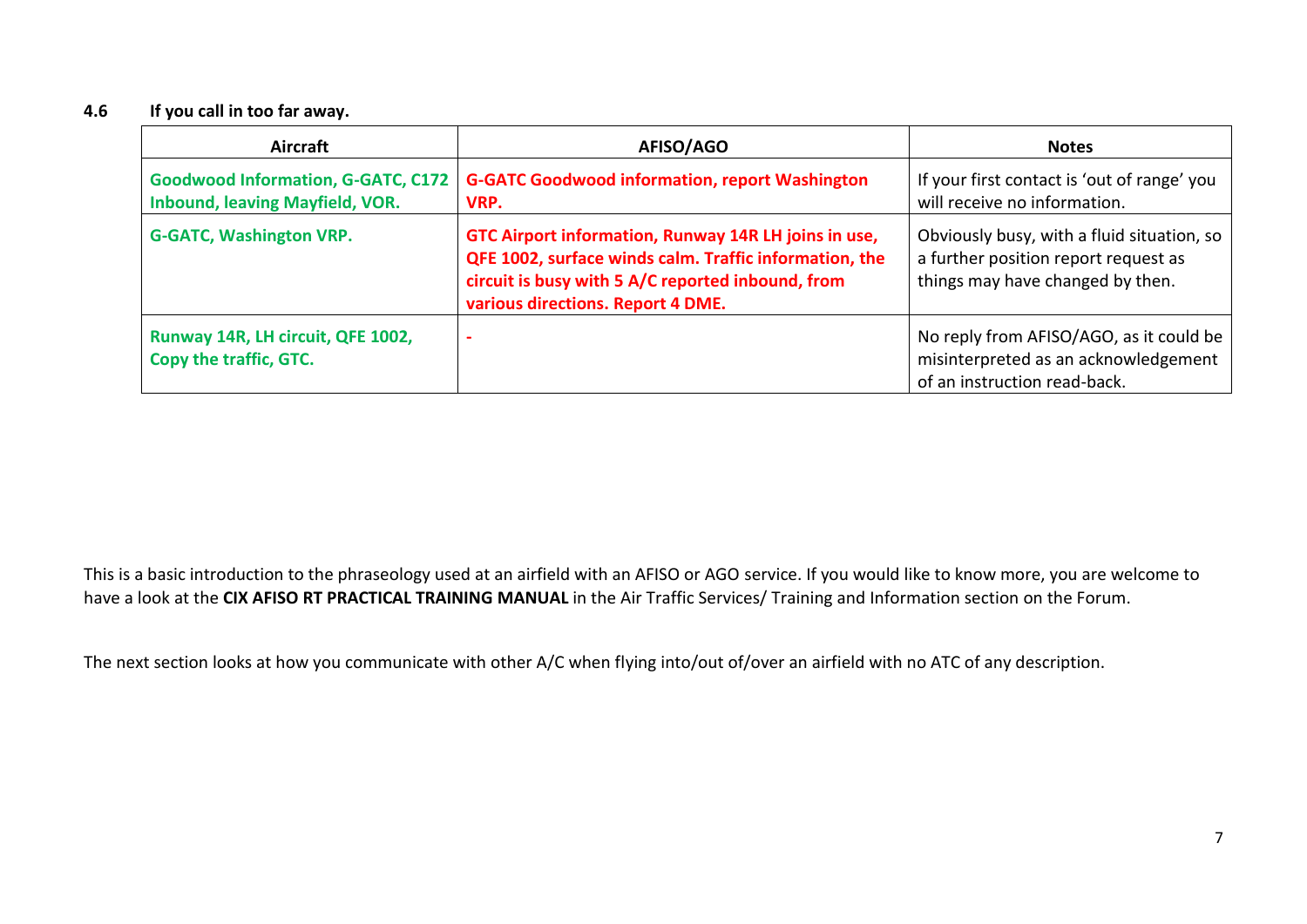#### **11 COMMUNICATIONS AT UNATTENDED AERODROMES: SAFETYCOM and UNICOM**

- 1. **REAL WORLD.** If an unattended AIRFIELD HAS an allocated frequency (TWR/GND; TWR & GND or 'RADIO') AIRCRAFT should '**open-call**' using the frequencies assigned to the AIRFIELD.
- 2. **RW** If the AIRFIELD has NO assigned frequency(ies) then AIRCRAFT should use **SAFETYCOM** a standard frequency of 135.475 **IN THE UK**.
- 3. **ON VATSIM** 23.1 above should be observed (not often used in reality). But **SAFETYCOM** is replaced by **UNICOM, which is TEXT ONLY**. The phraseology used is common to both, although in practice messages on Unicom are often minimal & abbreviated. Partially because, being TEXT your Msgs. Will appear in the 'chat' windows of ALL local AIRCRAFT. (Usually the last 4 or 5 msgs. Can be seen).

**If a group flight**, you should all use the airfield frequency as long as, at least, one A/C monitors UNICOM in order to inform/invite other A/C to tune in.

Let us assume we are going from Popham to Shoreham, but plan to land at Compton Abbas, When we 'phoned them, before leaving Popham, there was a recorded message, "**Compton radio is off air today**". It has 2 runways, 26/08 & 03/21, Popham Radio is 122.7. The A/F is used frequently by training helicopters. So, which of the approaches should we use, after departing Popham (to the north west)? On **UNICOM** your callsign is automatically put in front of **ALL YOUR txt** messages.

**VOICE ('OPEN'CALL)ONLY; SAFETYCOM and/or UNICOM; UNICOM ONLY WIND [250@10.QNH](mailto:250@10.QNH) 1022**

| a           | <b>Compton traffic G-GATC 10 miles north west JOINING OVERHEAD</b><br><b>Compton Trfc 10nm NW OH join</b> | Not more than 10miles away, tune 122.7 / Unicom 122.80              |
|-------------|-----------------------------------------------------------------------------------------------------------|---------------------------------------------------------------------|
| $\mathsf b$ | (Compton) traffic G-GATC, Overhead, to land runway 26<br>(Compton) Trfc, OH, to Land (LND) Rn26           | If it is OBVIOUS no other traffic, this is an optional TRANSMISSION |
|             | (Compton) traffic G-GATC, Dead side descending (or descending dead<br>side) for runway 26                 | As above; optional                                                  |
|             | (Compton) Trfc, ded sde 26                                                                                | NB ensure any abbreviations still clearly state your intentions.    |
|             | (Compton) traffic G-GATC, Downwind (right hand - if applicable),                                          | Why only Right Hand? Why might we decide Rt.Hnd? if not             |
| d           | <b>Runway 26</b>                                                                                          | specified. (where?)                                                 |
|             | (Compton) Trfc, dnwnd (RH) 26                                                                             |                                                                     |
|             | (Compton) traffic G-GATC, Base leg runway 26 (to land/T&G/Go around)                                      | Again, whether or not you state full intentions, more than once,    |
| e           | (Compton) Trfc, B(a)se (RH) 26, Ind/TG/GAR                                                                | and when, will depend on the traffic situation at the time.         |